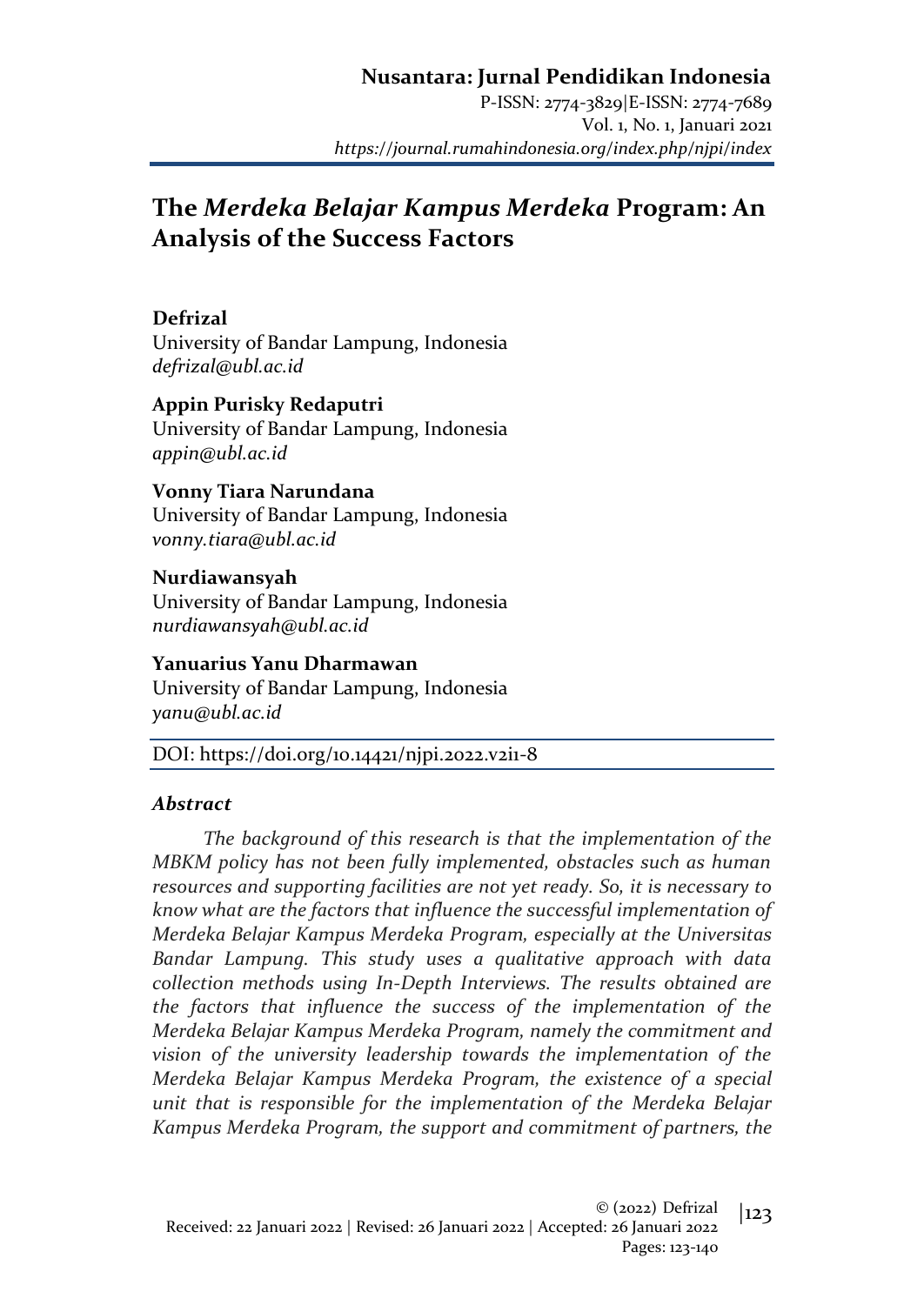*same positive mindset from the entire academic community regarding the Merdeka Belajar Kampus Merdeka, the role of active and optimal supervisors, the role of active, initiative and creative students, the role of other academics regarding the administration of activities, the existence of standard operating procedures references, curriculum conformity planning, ect.*

*Keywords: Factor Analysis, Merdeka Belajar Kampus Merdeka Program, MBKM Implementation.*

#### **Introduction**

The *Merdeka Belajar Kampus Merdeka* (MBKM) is part of the Merdeka Belajar policy by the Ministry of Education, Culture, Research, and Technology of the Republic of Indonesia which provides opportunities for students to hone skills according to their talents and interests by going directly into the world of work as preparation for future careers. front. Minister of Education and Culture (Kemendikbud) Nadiem Anwar Makarim during a speech at the 2019 National Teacher's Day (HGN) event sparked the concept of "Free Education for Learning". This concept is a response to the needs of the education system in the era of industrial revolution 4.0. The MBKM concept directs students to be more ready to work, collaborate, be creative and be useful for themselves and society<sup>1</sup>. Nadiem Makarim said that freedom of learning is freedom of thought. Freedom of thought is determined by the teacher<sup>2</sup>. So, the main key to support the new education system is the teacher. In the case of universities, it is Lecturer.

Yamin et al, (2020) assesses that the concept of "Learning Independence" proposed by Nadiem Makarim can be drawn

<sup>&</sup>lt;sup>1</sup> Nurhayani Siregar, Rafidatun Sahirah, and Arsikal Amsal Harahap, "Konsep Kampus Merdeka Belajar Di Era Revolusi Industri 4.0," *Fitrah: Journal of Islamic Education* 1, no. 1 (2020): 141–57.

<sup>&</sup>lt;sup>2</sup> "Makarim, Nadiem, 2019. 5 Policies of the Minister of Education and Culture Nadiem to Develop Education.," n.d.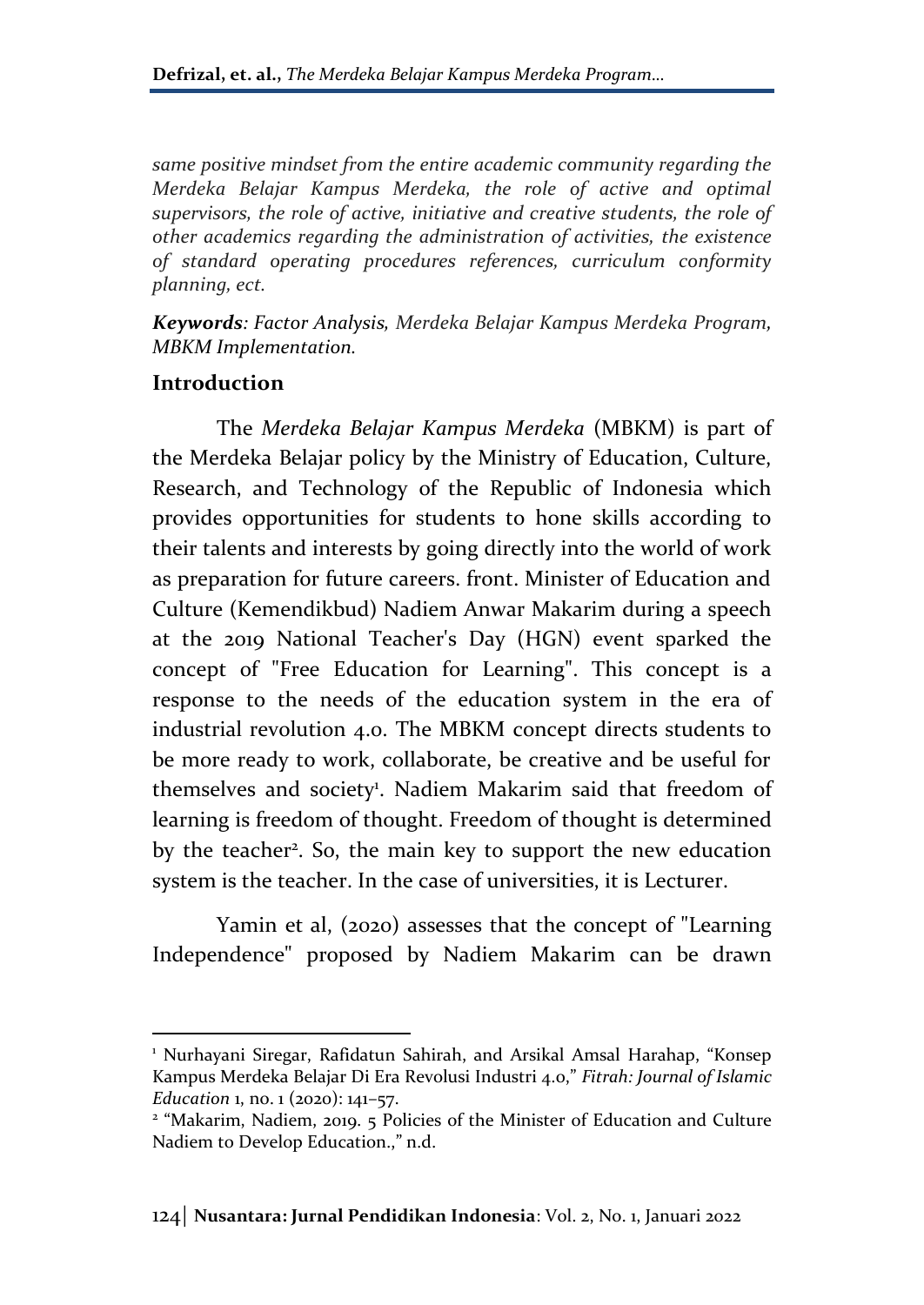several points<sup>3</sup>. First, the concept of "Independence Learning" is the answer to the problems faced by teachers in educational practice. Second, the burden of teachers is reduced in carrying out their profession, through freedom of independence in assessing student learning with various types and forms of assessment instruments, freedom from various burdensome administrative processes, freedom from various pressures of intimidation, criminalization, or politicization of teachers. Third, it opens our eyes to find out more about what obstacles are faced by teachers in learning assignments at school, starting from the problem of accepting new students (input), teacher administration in teaching preparation including lesson plans, the learning process, as well as evaluation problems such as USBN. -UN (output). Fourth, for teachers who are at the forefront of shaping the nation's future through the learning process, it is important to be able to create a happier learning atmosphere in the classroom, through an educational policy that will later be useful for teachers and students. Finally, when Nadiem Makarim gave a speech at the National Teacher's Day (HGN) event, it was assumed that it would no longer be an idea but rather a policy to be implemented.

In its implementation, the *Merdeka Belajar Kampus Merdeka*  program consists of 8 KPIs (Key Performance Indicators). Graduates Get Decent Jobs. Graduates or alumni of a campus affect the results of the achievement of the campus. More and more alumni are successful in finding decent jobs, or perhaps pursuing entrepreneurship and continuing their studies. Through this provision, it is hoped that the campus will not only focus on providing an educational curriculum that provides knowledge but also equips its students with skills that have sales value in the

<sup>3</sup> Muhammad Yamin and Syahrir Syahrir, "Pembangunan Pendidikan Merdeka Belajar (Telaah Metode Pembelajaran)," *Jurnal Ilmiah Mandala Education* 6, no.  $1 (2020)$ .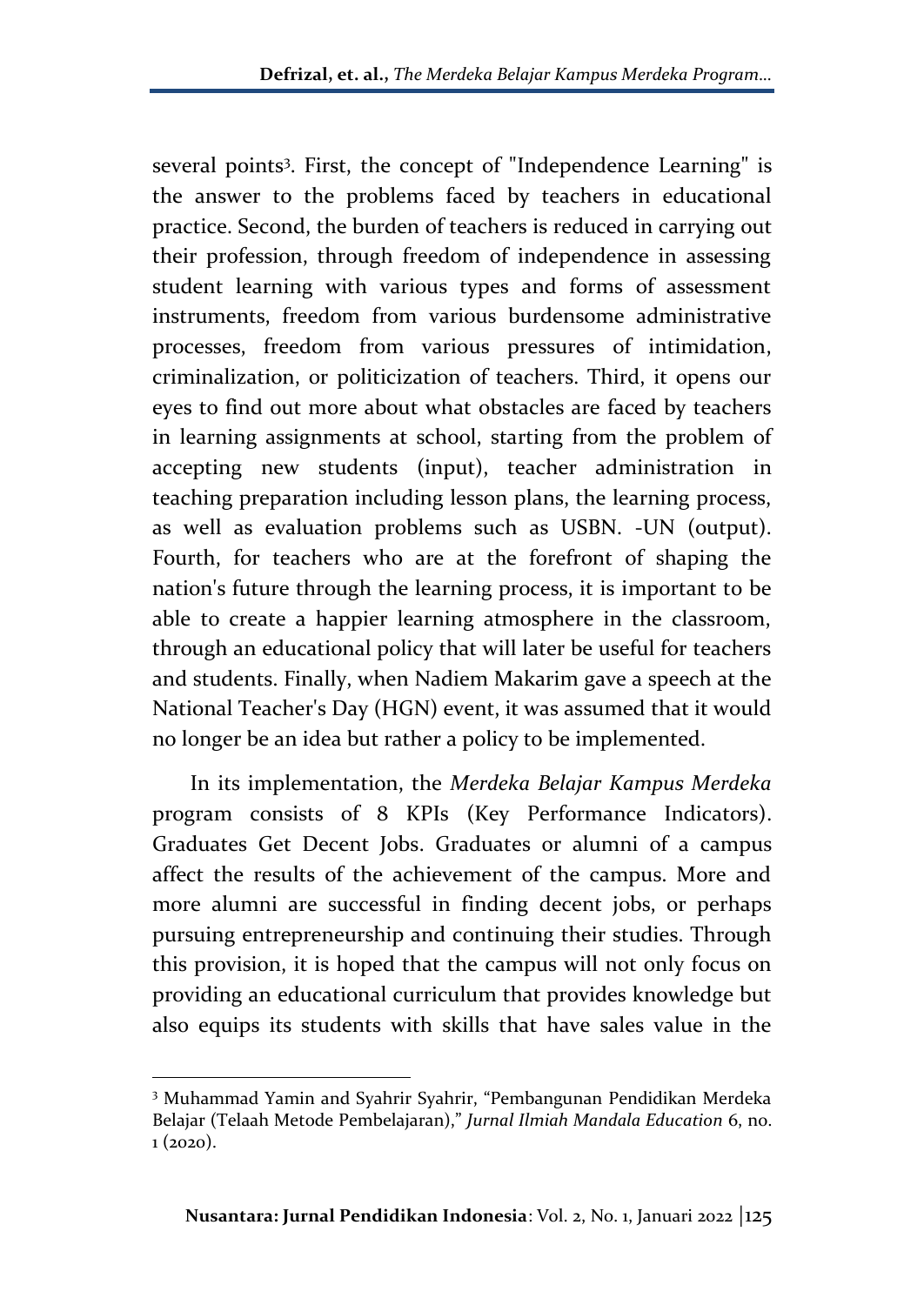world of work or the community. So, they don't have a hard time getting a job.

Students Get Off-Campus Experience. Includes work internships, research, village projects, student exchanges, entrepreneurship, and through teaching activities. The campus provides more facilities for students to develop themselves. Not only passive in class, but carrying out learning activities with varied models, and able to provide qualified skills. Lecturers have activities outside the campus. Lecturer activities are not only on the campus itself. But also, off-campus, such as seeking industrial experience as well as teaching at other campuses.

Practitioners Teach On-Campus. Teachers are not only among lecturers but also practitioners. Namely recruiting lecturers who are experienced in a field so that the knowledge shared is more complex because they have been directly involved in the field. Lecturer's Work is Used by the Community. The fifth KPI is the work of lecturers used by the community. That is related to the results of research conducted should provide great benefits for the surrounding community.

Study Programs in Collaboration with World-Class Partners. The university will collaborate with partners to improve the study program. Such as internships, absorption of graduates, and others. Collaborative and Participatory Class. The campus together with the lecturers can create a qualified class. Can involve students and stimulate their involvement in the learning process in the classroom. International Standard Study Program. Associated with international accreditation so that universities are expected to be able to achieve international accreditation to be widely known by the world.

The objective of the *Merdeka Belajar Kampus Merdeka*  program is to improve the competence of graduates, both soft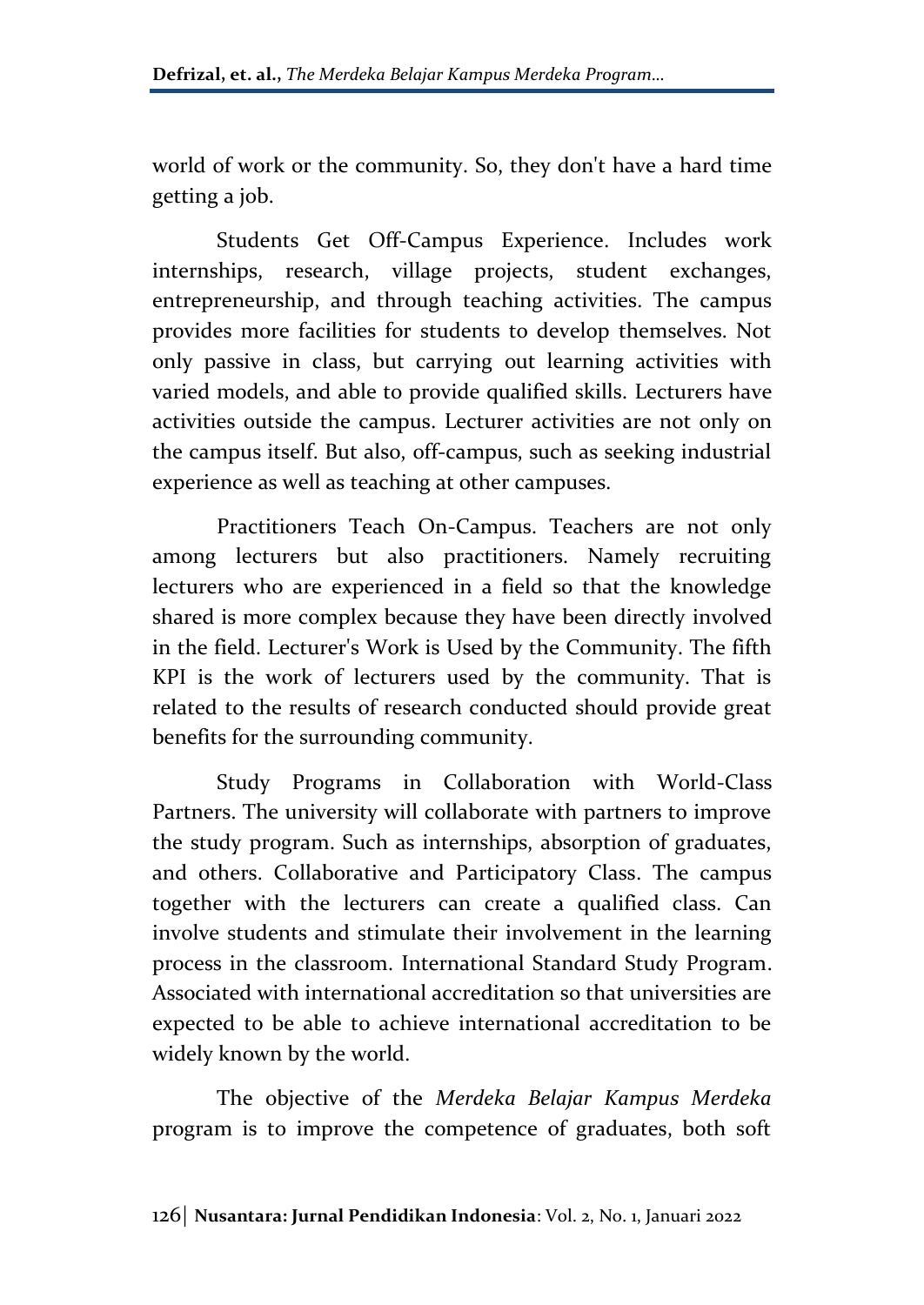skills and hard skills, to be more prepared and relevant to the needs of the times, to prepare graduates as future leaders of the nation with excellent and personalities. So, the implementation of the *Merdeka Belajar Kampus Merdeka* program can be successful if the goals have been achieved. According to Poerwardaminta (2007), success means success or luck. So, success is a person's success in achieving something. Success is an achievement of the desire that we have intended to achieve or the ability to pass and overcome oneself from one failure to the next without losing enthusiasm. Success is closely related to our accuracy in determining goals, while goals are targets that we have set.

In the implementation of the MBKM policy, there are several obstacles, pros, and cons both on the public and private universities, the challenge implementation of MBKM policies in private Islamic universities in Indonesia include:

Collaboration mechanism; internships outside the study program, and financing<sup>4</sup> . The problems that will be faced by universities include goals education, policies are still partial, rules or guidelines, mindset, curriculum preparation, implementation, good cooperation between universities and with industry or companies, funds, administrative systems academics, the Covid 19 pandemic, preparation of human resources. The implementation of the MBKM policy has not been fully implemented, constraints: human resources and facilities supporters are not ready<sup>5</sup>. Independence learning is still using conventional learning, the

<sup>4</sup> Syamsul Arifin and M O H Muslim, "Tantangan Implementasi Kebijakan 'Merdeka Belajar, Kampus Merdeka' Pada Perguruan Tinggi Islam Swasta Di Indonesia," *Jurnal Pendidikan Islam Al-Ilmi* 3, no. 1 (2020).

<sup>5</sup> Nanda Alfan Kurniawan et al., "Implementasi Prinsip-Prinsip Merdeka Belajar Bagi Calon Konselor," in *Prosiding Seminar Nasional Bimbingan Dan Konseling Universitas Negeri Malang*, 2020, 69–72.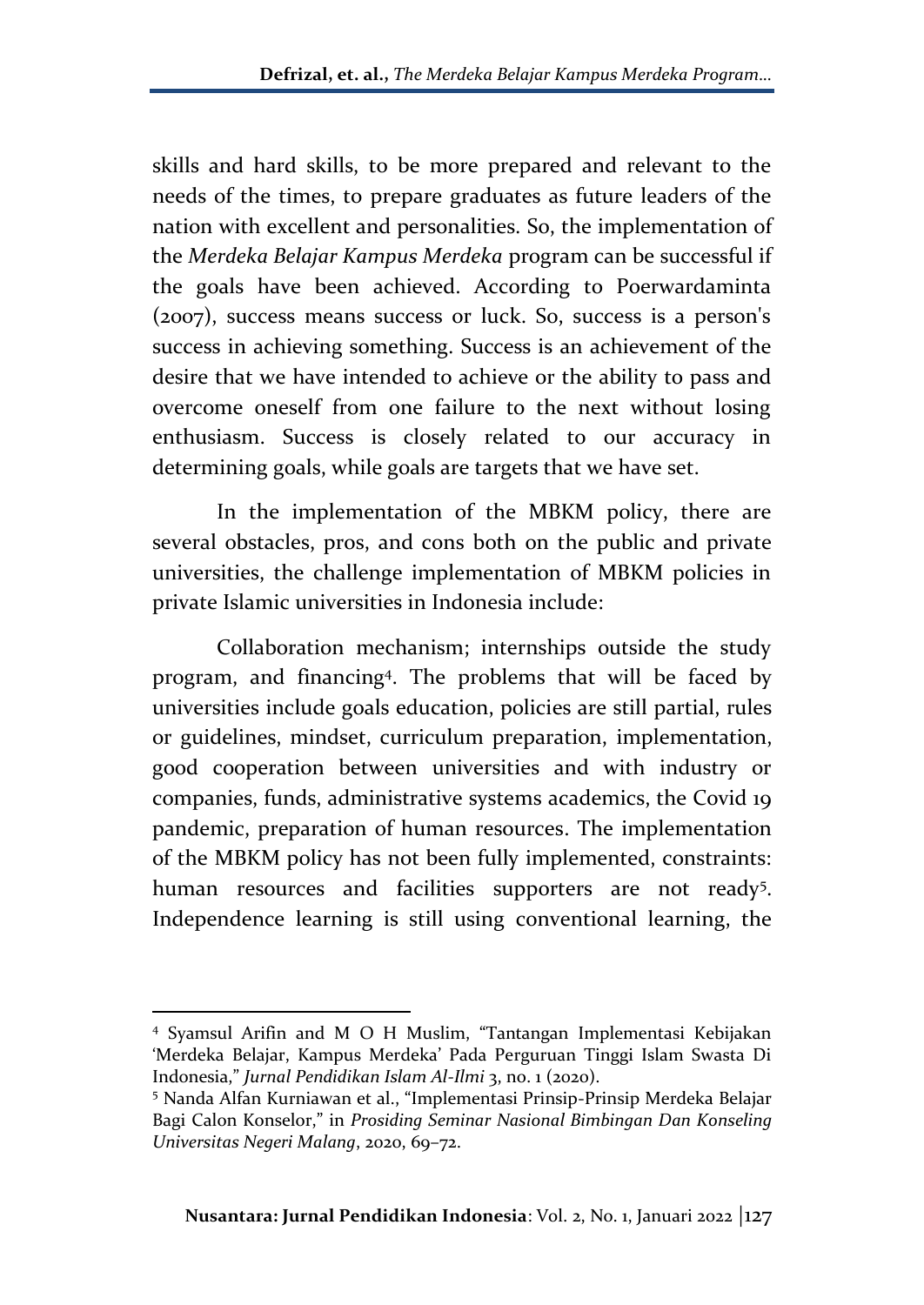measure of student success is still on mastery of the material<sup>6</sup>.So that it can be known that The challenges faced by private universities in implementing Merdeka Belajar Kampus Merdeka; 1) the adaptation process of the KKNI curriculum with the *Merdeka Belajar Kampus Merdeka* program, 2) the partner campuses are still limited, 3) the collaboration of private universities in Aceh with outside parties, both companies, BUMN, BUMD and even the government is still very limited, 4) fund management by foundations that have not budgeted funds for Merdeka Belajar Kampus Merdeka, 5) quality and productivity of human resources for lecturers and students<sup>7</sup> .

Currently, the implementation policy of the *Merdeka Belajar Kampus Merdeka* program has become more widespread and must be implemented in various universities, but what about the implementation standards? Has the implementation of the Merdeka Learning Independent Campus program been implemented well in universities? What are the performance standards for program implementation? Is it possible to achieve the desired common goal? MBKM policies are less effective and have not been implemented properly because: 1) It is difficult to convert courses 2) It is not easy to get partners 3) The collaboration process between universities is complicated 4) There are many programs and activities that must be implemented. 5) The system is not ready. 6) there is no compatibility between lectures and activities outside the study program. 7) the existence of quota determination. 7) HR issues. 8) Lack of support from students. 10) Network problem.

<sup>6</sup> Hendrik A E Lao and Yandri Yusuf Cornelis Hendrik, "Implementasi Kebijakan Kemerdekaan Belajar Dalam Proses Pembelajaran Di Kampus IAKN Kupang-NTT," *Jurnal Dedikasi Pendidikan* 4, no. 2 (2020): 201–10.

<sup>7</sup> Tuti Marjan Fuadi and Dian Aswita, "Merdeka Belajar Kampus Merdeka (MBKM): Bagaimana Penerapan Dan Kedala Yang Dihadapi Oleh Perguruan Tinggi Swasta Di Aceh," *Jurnal Dedikasi Pendidikan* 5, no. 2 (2021): 603–14.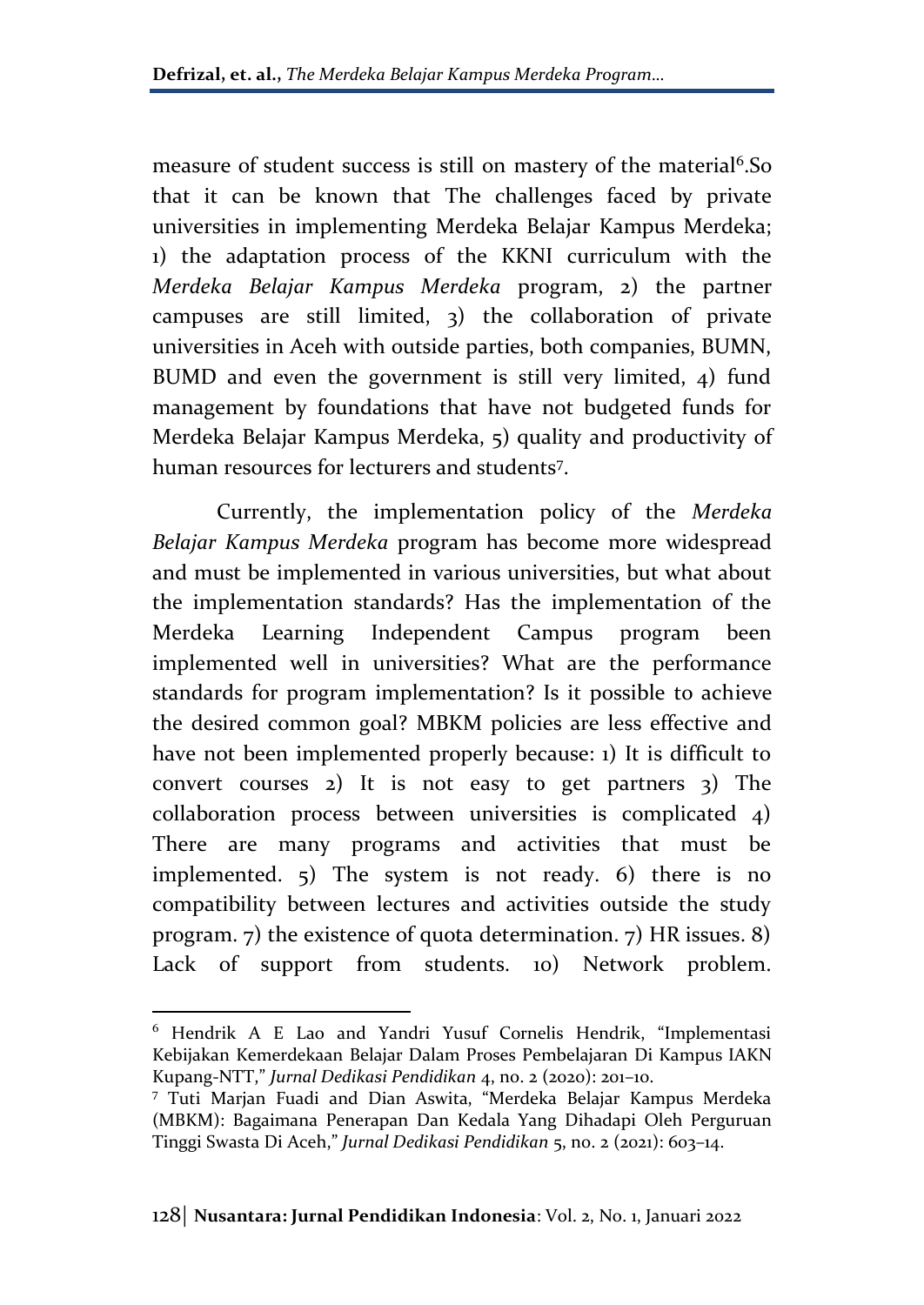Recommendations: 1) Focus on priorities to improve students' ability to compete in the world of work. 2) Prepare structures and infrastructure to properly support programs and activities. 3) Prepare qualified human resources. 4) Balancing between theory and practice through street vendors. 5) Require government officials, business actors, entrepreneurs, experts to teach as guest lecturers. 6) Lecturer exchange program, 7) Internships and regular KKN are improved. 8) Encouraging students to create jobs<sup>8</sup> .

Before looking at the performance of the implementation of the *Merdeka Belajar Kampus Merdeka* program, it is necessary to know what are the factors that influence the successful implementation of the *Merdeka Belajar Kampus Merdeka* program implementation. Factors are things (circumstances, events) that contribute to (influence) the occurrence of something. There are three indicators that can be used to measure the success of communication variables, namely: Transmission, good communication distribution will be able to produce a good implementation as well. Often what happens in the distribution of communication is a misunderstanding (miscommunication), this is caused by communication that has gone through several levels of bureaucracy so that what is expected is distorted in the middle of the road. Clarity, communication received by policy implementers (street-level-bureaucrats) must be clear and not confusing (unambiguous/ambiguous). The ambiguity of the policy message does not always hinder implementation, but at a certain level, implementers need flexibility in implementing policies. At another level, this will distort the objectives to be achieved by the policies that have been implemented. Consistency, the

<sup>8</sup> Ratna Puspitasari and Riant Nugroho, "Implementasi Kebijakan Merdeka Belajar Kampus Merdeka FISIP UPN Veteran Jawa Timur," *Dinamika Governance: Jurnal Ilmu Administrasi Negara* 11, no. 2 (2021).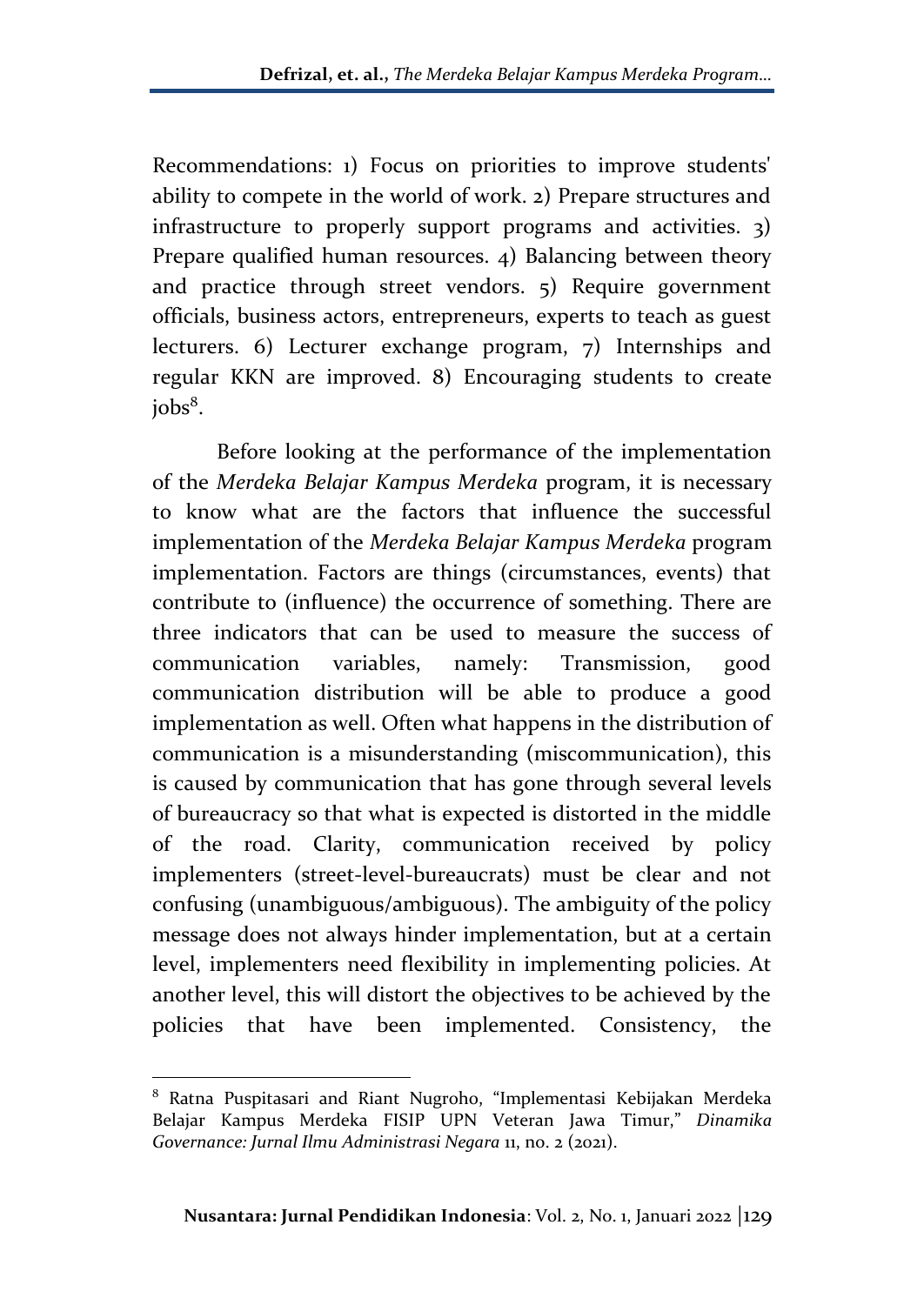instructions given in the implementation of communication must be consistent and clear (to be implemented or executed). Because the orders given change frequently, it can confuse implementers in the field. In addition, what affects the success of policy implementation is human resources. The need for the professionalism of human resources and the activities they carry out can contribute to the success of the business and can give the company/organization competitiveness on productivity, quality, and services<sup>9</sup>. Therefore, civilizing education to improve the ability of human resources is very necessary<sup>10</sup>. Furthermore, what affects the successful implementation of a program is disposition. The disposition or attitude and implementation of policies is the third important factor of a public policy.

### **Methods**

This study uses a descriptive qualitative approach. Bogdan and Taylor define qualitative methodology as a research procedure that produces descriptive data in the form of written or spoken words from people and observed behavior. In addition, qualitative research is research that intends to understand the phenomena as they are experienced by research subjects holistically utilizing descriptions in the form of words and language in special contexts that are natural and by utilizing various scientific methods<sup>11</sup>. In this study, data were collected by literature studies, field observations, and the implementation of In-Depth Interviews with resource persons, namely the parties involved in the implementation of the *Merdeka Belajar Kampus* 

<sup>9</sup> Robert L Mathis and John H Jackson, "Human Resource Management Buku 2," *Edisi Pertama. Jakarta: Salemba Empat*, 2001.

<sup>&</sup>lt;sup>10</sup> Sedarmayanti Sedarmayanti, "Sistem Politik Indonesia Menuju Civil Society (Masyarakat Madani)," *Jurnal Ilmu Administrasi: Media Pengembangan Ilmu Dan Praktek Administrasi* 1, no. 2 (2004): 51–64.

<sup>11</sup> Lexy J Moleong, "Metode Penelitian Kualitatif" (Bandung: Remaja Rosdakarya, 2007).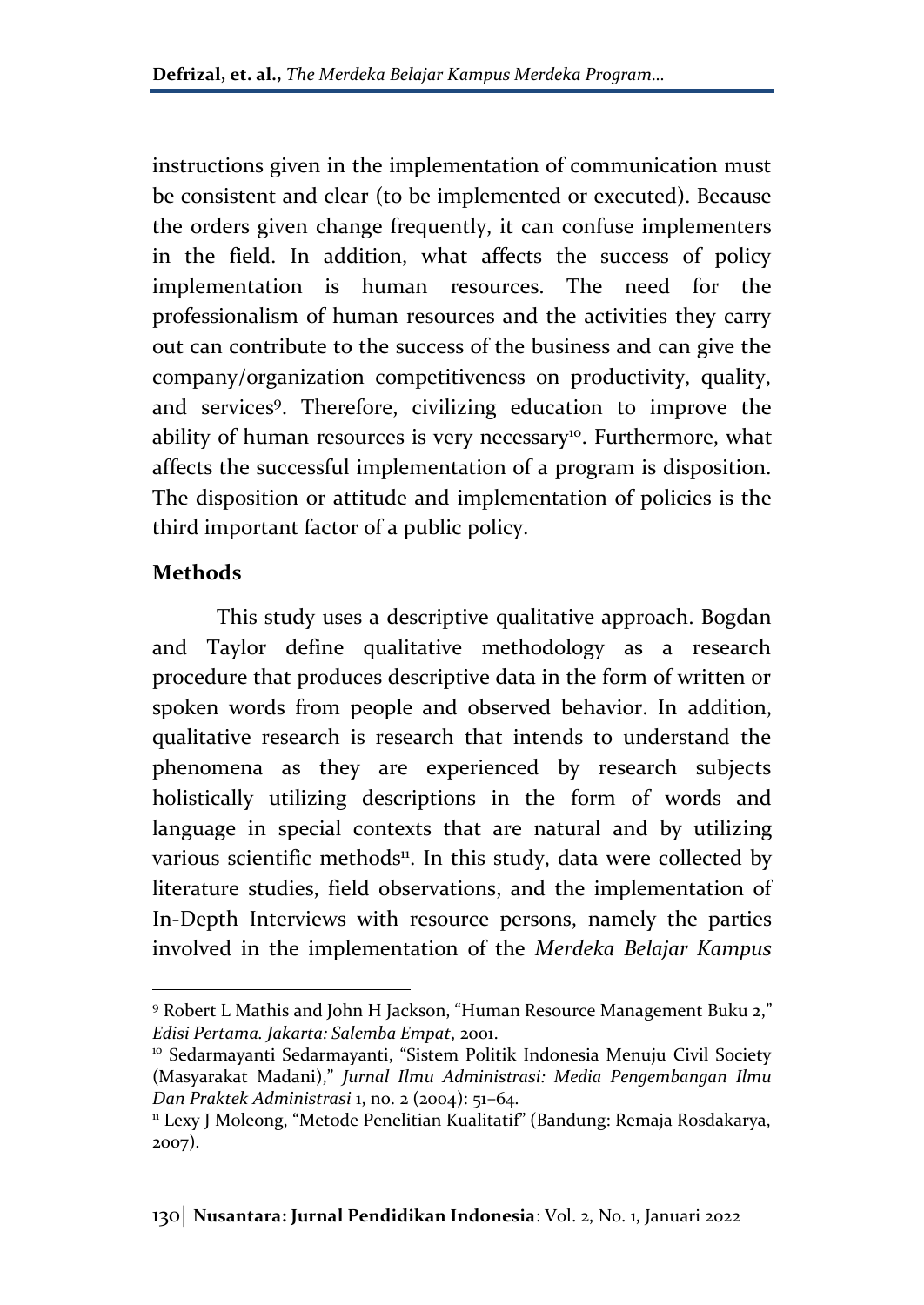*Merdeka* Program such as the Chancellor of the Universitas Bandar Lampung, Deputy Chancellor, Director of the *Merdeka Belajar Kampus Merdeka* Program, Dean of the Faculty of Economics and Business, Partners where the *Merdeka Belajar Kampus Merdeka* Program is held, students who carry out the *Merdeka Belajar Kampus Merdeka* Program and alumni who have implemented the *Merdeka Belajar Kampus Merdeka* Program.

### **Results and Discussion**

Based on the results of the interview, it was found that various problems must be corrected for a better implementation of the *Merdeka Belajar Kampus Merdeka* program, such as the mindset of all parties related to the implementation of the Merdeka Learning Independent Campus program who do not yet have the same understanding about the benefits of the Merdeka Learning Independent Campus program in the future. So that it affects the implementation of the *Merdeka Belajar Kampus Merdeka* program which is not yet optimal.

Then from the technical side, such as the selection of the *Merdeka Belajar Kampus Merdeka* program which is still not evenly distributed. That students are still looking for a safe zone in several types of *Merdeka Belajar Kampus Merdeka* programs such as apprenticeships. Even though there are many types of *Merdeka Belajar Kampus Merdeka* programs are very possible to do and will provide diverse experiences for students.

Furthermore, regarding the relevance of the courses that will be converted to the activities carried out in the *Merdeka Belajar Kampus Merdeka* Program. There is no clear assessment of the standardization of value conversions, at least in terms of the criteria for each course.

From the partner side, it is necessary to re-establish a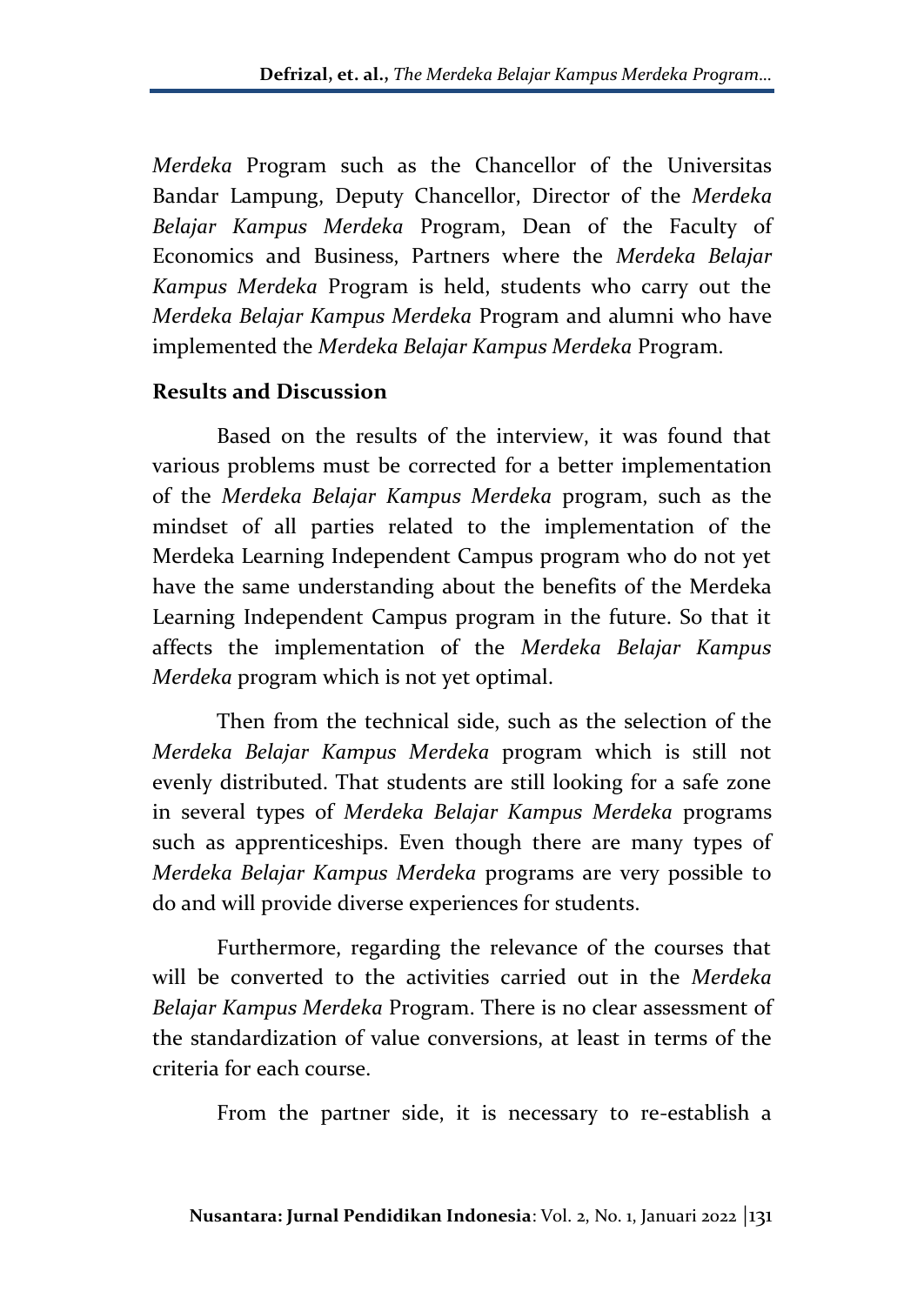better relationship with each related partner for monitoring and evaluation of *Merdeka Belajar Kampus Merdeka* Program in the future, and indeed not all activities have written agreements with partners. And according to partners, more selection needs to be made regarding students who will take part in the Merdeka Learning program at the Merdeka Campus, because some student conditions do not meet expectations.

According to the results of the In-Depth Interview, it is known that the implementation of *Merdeka Belajar Kampus Merdeka* Program at the Faculty of Economics and Business, Universitas Bandar Lampung is currently not optimally implemented due to the following factors:

Table 1. Factors Influencing the Successful Implementation of the *Merdeka Belajar Kampus Merdeka* Program

| <b>No</b>      | <b>Factors</b>                                        |
|----------------|-------------------------------------------------------|
| $\mathbf{I}$   | Commitment and vision of higher education leaders     |
|                | towards the implementation of the Merdeka Learning    |
|                | Program for the Independent Campus                    |
| $\mathbf{2}$   | There is a special unit that is responsible for       |
|                | implementing the Merdeka Learning Program for the     |
|                | Independent Campus.                                   |
| 3              | The support and commitment of the Merdeka Belajar     |
|                | Kampus Merdeka Program partners.                      |
| $\overline{4}$ | The same mindset from the entire academic             |
|                | community regarding the Merdeka Belajar Kampus        |
|                | Merdeka program has a positive impact on all parties  |
|                | involved.                                             |
| 5              | The role of an active and optimal supervisor.         |
| 6              | The role of active, initiative, and creative students |
| 7              | The role of other academics regarding<br>the          |
|                | administration of the implementation of the Merdeka   |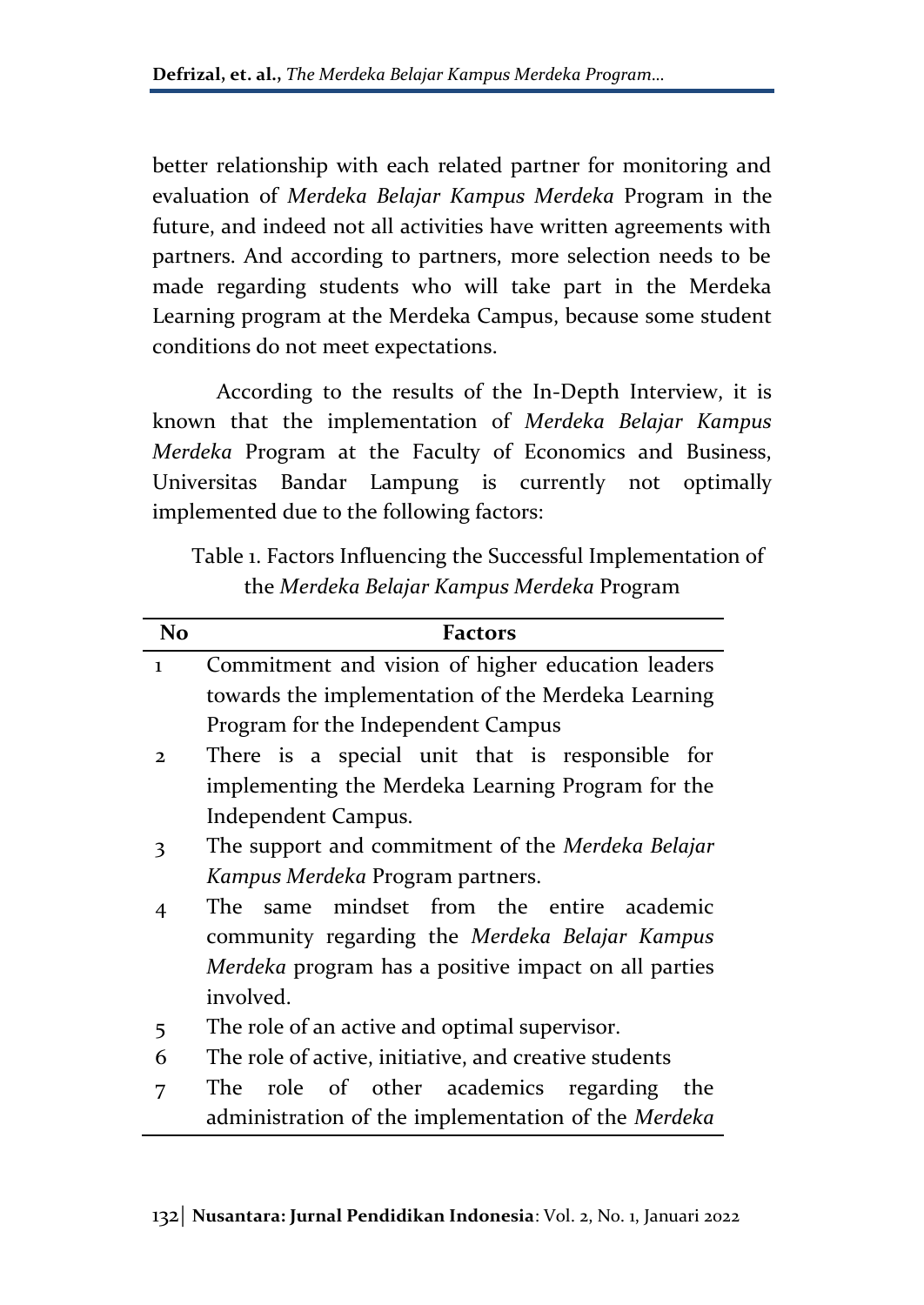|              | Belajar Kampus Merdeka Program                        |
|--------------|-------------------------------------------------------|
| 8            | There is a reference to standard operating procedures |
|              | for the implementation of the appropriate Merdeka     |
|              | Belajar Kampus Merdeka Program                        |
| 9            | Planning the suitability of the curriculum and        |
|              | implementing the Merdeka Belajar Kampus Merdeka       |
|              | Program in the field                                  |
| 10           | The suitability of student interests and program      |
|              | placements and the location of Merdeka Belajar        |
|              | Kampus Merdeka Program                                |
| $\mathbf{u}$ | Appropriateness of value conversion per course.       |
| 12           | Policy and resource support from the government.      |
| 13           | Supporting IT facilities and facilities for Merdeka   |
|              | Belajar Kampus Merdeka Program                        |
| 14           | The process of monitoring and evaluating the          |
|              | implementation of Merdeka Belajar Kampus Merdeka      |
|              | Program for future improvements                       |

From the explanation above, the identification of the factors that influence the successful implementation of the Merdeka Learning program at the Merdeka Campus. Furthermore, more details will be described with a Causal Loop Diagram.

## Causal Loop Diagram (CLD)

Causal Loop Diagram (CLD) is a form of mapping that shows the causal relationship between variables and arrows from cause to effect<sup>12</sup>. CLDs are great for:

- a) Quickly capture a hypothesis about the causes of dynamics.
- b) Generate and capture models individually or in groups.

<sup>&</sup>lt;sup>12</sup> John Sterman, "System Dynamics: Systems Thinking and Modeling for a Complex World," 2002.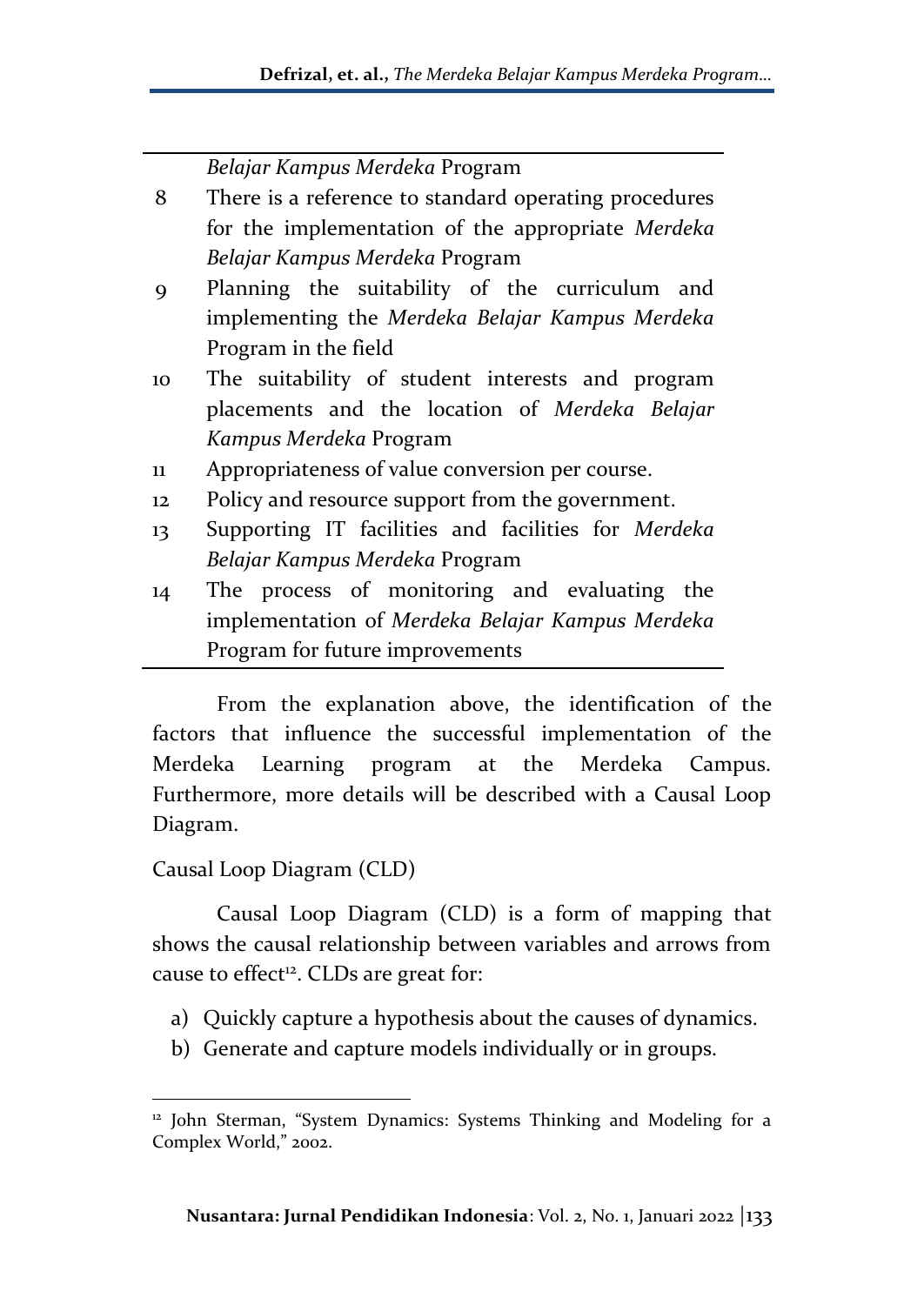c) Communication of important feedback that is believed to be the responsibility for a problem.



Picture 1. Causal Loop Diagram

The Successful Implementation of the MBKM Program for the Independent Campus at the Faculty of Economics and Business, Universitas Bandar Lampung, according to the Causal Loop Diagram (CLD) image above, it can be explained that the 14 factors that influence the successful implementation of the MBKM program have a causal relationship.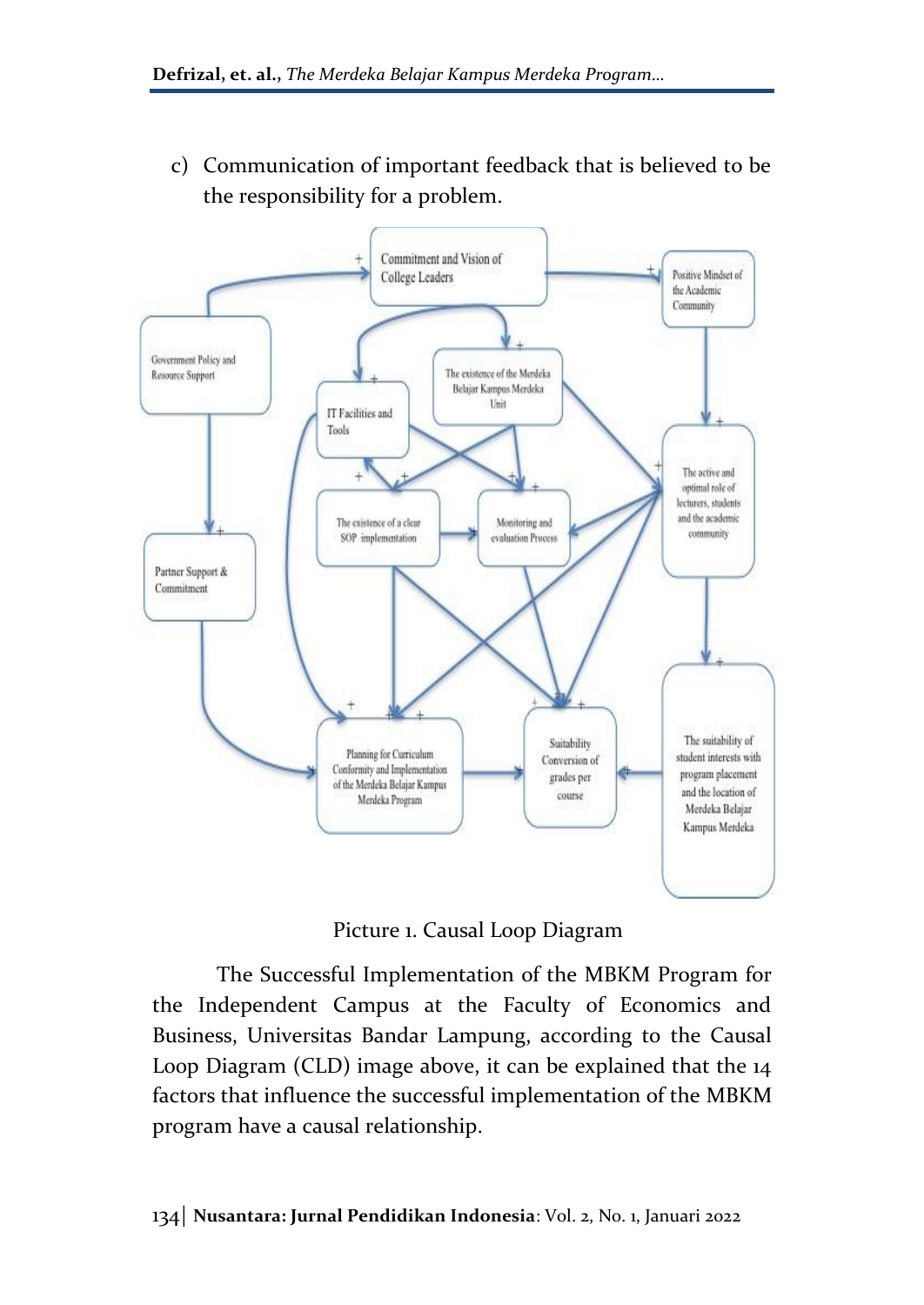The existence of policies and resource support from the Government in the form of mentoring and financing will increase the commitment of higher education leaders and courses from partners, namely related agencies that collaborate with universities in terms of implementing the MBKM program. The commitment and vision of the university leadership are shown by the existence of a separate MBKM unit that manages the *Merdeka Belajar Kampus Merdeka* program and the availability of facilities and facilities, especially the IT department that supports the administrative implementation of the MBKM program, one of which is the implementation at UBL, especially at the Faculty of Economics and Business, is to use UBLApps.

In addition, with a high commitment from the leadership of the University and Faculties, it will have an impact on the positive mindset of the entire academic community who are actors in implementing the MBKM program. A positive mindset in the entire academic community can be seen from the activeness of lecturers, students, and the entire academic community in carrying out their roles in the implementation of the MBKM program. Students as participants, lecturers as supervisors and other academics such as study programs, faculties, and the MBKM Unit which administratively and technically support the implementation of the MBKM program.

Especially at the Universitas Bandar Lampung, the existence of a separate *Merdeka Belajar Kampus Merdeka* unit has a role in terms of standard implementation procedures for the implementation of a clear *Merdeka Belajar Kampus Merdeka* and a good monitoring and evaluation process. So that with the collaboration of the active role of the entire academic community and support from partners and the Government, the implementation of the Program will run well. It can be seen from the suitability of student interests with the placement and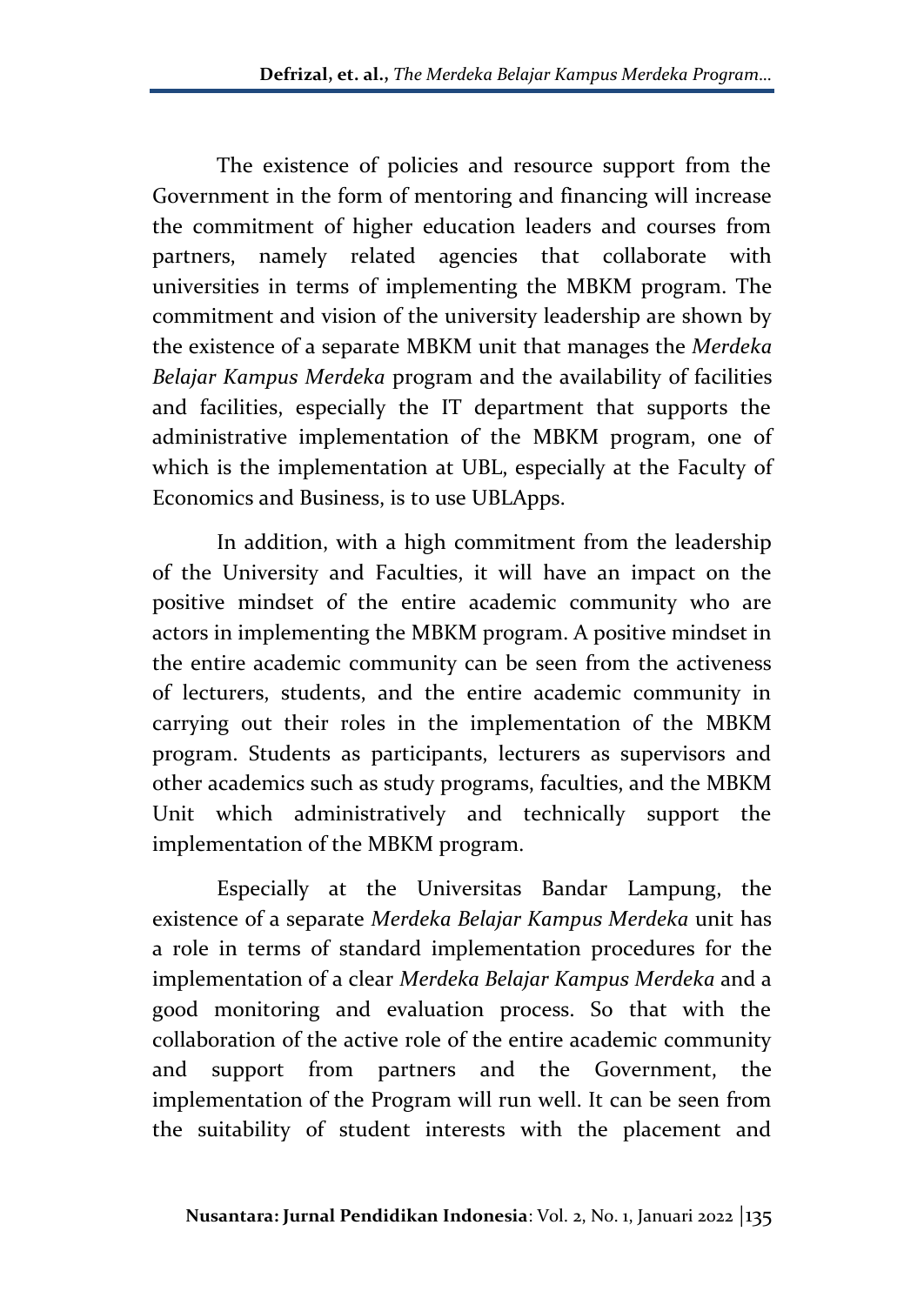location of the *Merdeka Belajar Kampus Merdeka* program, the suitability of the study program curriculum, and the implementation of *Merdeka Belajar Kampus Merdeka* program and in the end is the suitability of the conversion of the value of the gems for the implementation of MBKM program in the field. To achieve the goal, it is to increase the competence of graduates, both soft skills and hard skills, to be more prepared and relevant to the needs of the times, to prepare graduates as future leaders of the nation with excellent and personalities. So that the existence of MBKM program can provide flexibility for students to choose aspects of their development in accordance with partner collaborations that have been designed by the student's home program<sup>13</sup>.

Several previous studies also added that the involvement of students in these activities can provide learning experiences as a provision to face life and life in the future. To realize this learning experience, universities must build cooperation with the business/industry world and the government<sup>14</sup>. Implementation of the MBKM curriculum to answer the challenges of technological development, with an OBE (Outcome Based Education) based learning system so that graduates focus on learning outcomes that are aligned with scientific disciplines<sup>15</sup>.

<sup>&</sup>lt;sup>13</sup> Elizabeth Simatupang and Indrawati Yuhertiana, "Merdeka Belajar Kampus Merdeka Terhadap Perubahan Paradigma Pembelajaran Pada Pendidikan Tinggi: Sebuah Tinjauan Literatur," *Jurnal Bisnis, Manajemen, Dan Ekonomi* 2, no. 2 (2021): 30–38.

<sup>14</sup> Nora Susilawati, "Merdeka Belajar Dan Kampus Merdeka Dalam Pandangan Filsafat Pendidikan Humanisme," *Jurnal Sikola: Jurnal Kajian Pendidikan Dan Pembelajaran* 2, no. 3 (2021): 203–19.

<sup>&</sup>lt;sup>15</sup> Rodiyah Rodiyah, "Implementasi Program Merdeka Belajar Kampus Merdeka di Era Digital Dalam Menciptakan Karakter Mahasiswa Hukum Yang Berkarakter Dan Profesional," in *Seminar Nasional Hukum Universitas Negeri Semarang*, vol. 7, 2021, 425–34.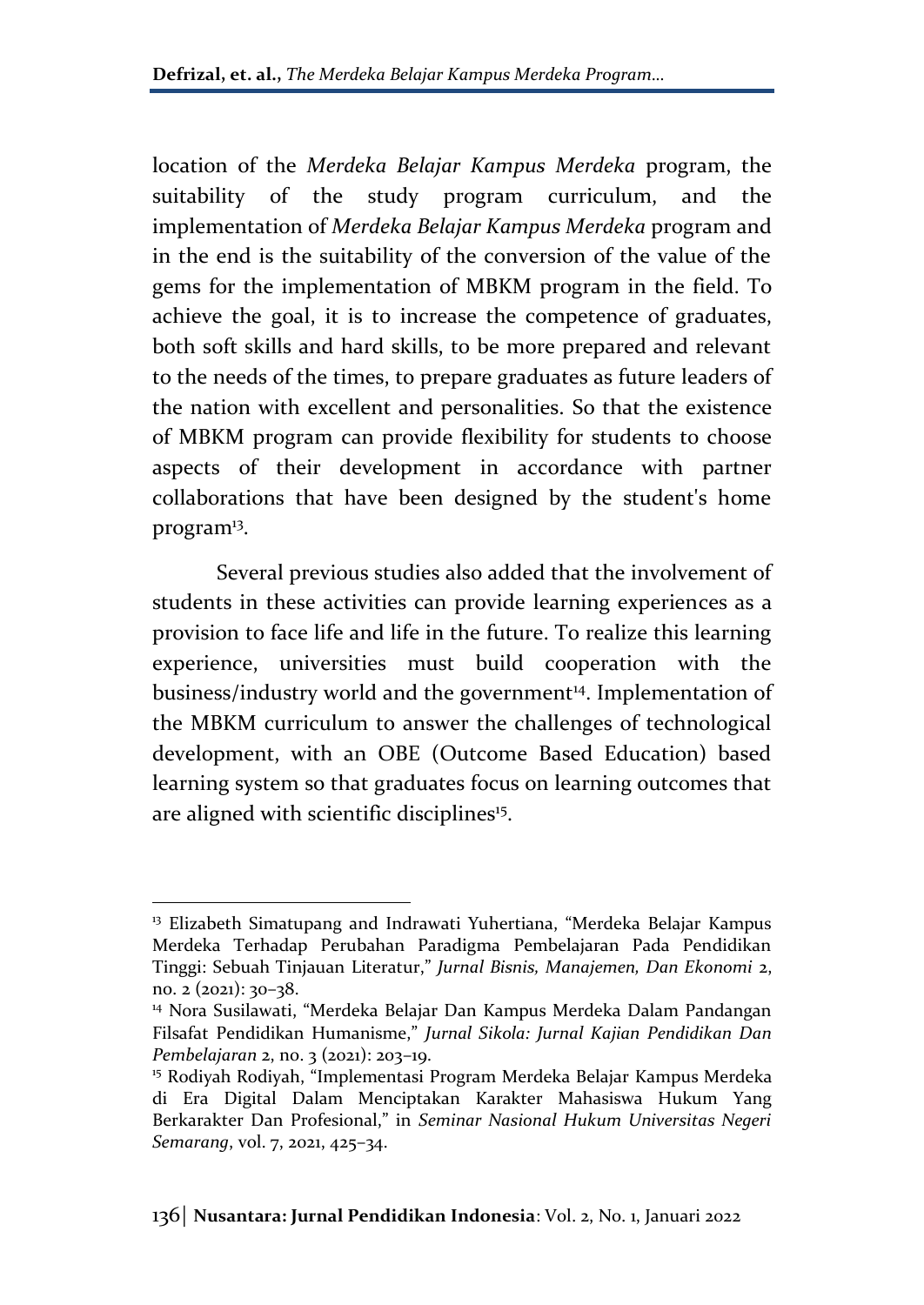## **Conclusion**

In terms of implementing the *Merdeka Belajar Kampus Merdeka* (MBKM) program, universities need to carry out optimally, namely by considering the factors that influence the success of the MBKM program. These factors are the commitment and vision of the university leadership towards the implementation of the MBKM Program, the existence of a special unit that is responsible for the implementation of the MBKM Program, the support and commitment of the MBKM Program partners, the same mindset from the entire academic community. regarding the MBKM which has a positive impact on all parties involved, the role of active and optimal supervisors, the role of active, initiative and creative students, the role of other academics regarding the administrative implementation of the MBKM program, the existence of standard operational references implementation procedures for the appropriate Merdeka Learning Merdeka Campus program, planning for curriculum conformity and implementation of the MBKM program in the field, suitability of student interests and program placement and the location of MBKM program, conformity of conversions I grades per course, policies and resource support from the government, IT facilities and facilities for Independent Learning to study at the Independent Campus that support, and the process of monitoring and evaluating the implementation of MBKM activities for future improvement. All these factors are interrelated and have a causal relationship.

## **References**

Arifin, Syamsul, and M O H Muslim. "Tantangan Implementasi Kebijakan 'Merdeka Belajar, Kampus Merdeka' Pada Perguruan Tinggi Islam Swasta Di Indonesia." *Jurnal Pendidikan Islam Al-Ilmi* 3, no. 1 (2020).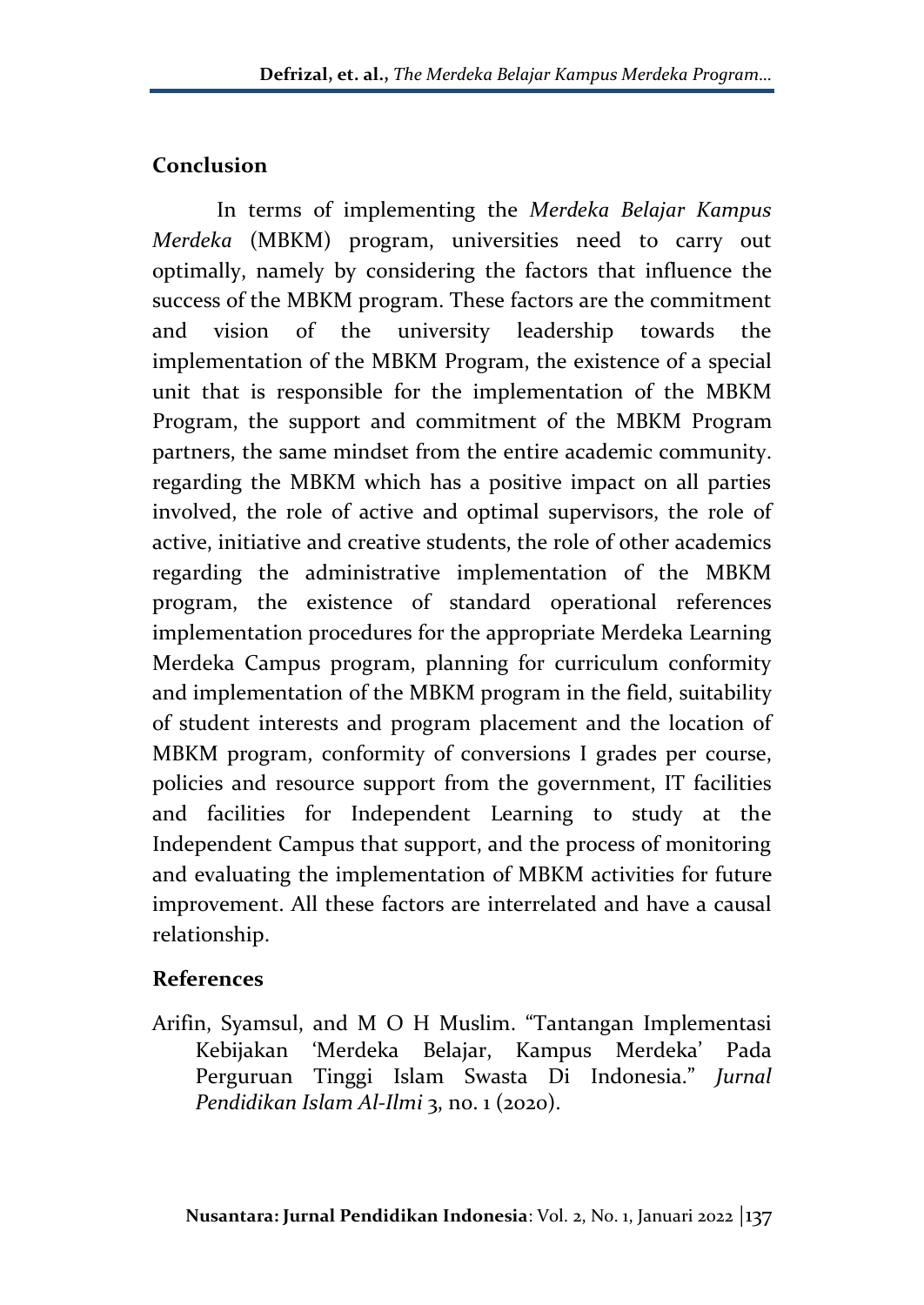- Fuadi, Tuti Marjan, and Dian Aswita. "Merdeka Belajar Kampus Merdeka (MBKM): Bagaimana Penerapan Dan Kedala Yang Dihadapi Oleh Perguruan Tinggi Swasta di Aceh." *Jurnal Dedikasi Pendidikan* 5, no. 2 (2021): 603–14.
- Kurniawan, Nanda Alfan, Randi Saputra, Annisa Arrumaisyah Daulay, and Zubaidah Zubaidah. "Implementasi Prinsip-Prinsip Merdeka Belajar Bagi Calon Konselor." In *Prosiding Seminar Nasional Bimbingan Dan Konseling Universitas Negeri Malang*, 69–72, 2020.
- Lao, Hendrik A E, and Yandri Yusuf Cornelis Hendrik. "Implementasi Kebijakan Kemerdekaan Belajar Dalam Proses Pembelajaran Di Kampus IAKN Kupang-NTT." *Jurnal Dedikasi Pendidikan* 4, no. 2 (2020): 201–10.
- "Makarim, Nadiem, 2019. 5 Policies of the Minister of Education and Culture Nadiem to Develop Education.," n.d.
- Mathis, Robert L, and John H Jackson. "Human Resource Management Buku 2." *Edisi Pertama. Jakarta: Salemba Empat*, 2001.
- Moleong, Lexy J. "Metode Penelitian Kualitatif." Bandung: Remaja Rosdakarya, 2007.
- Puspitasari, Ratna, and Riant Nugroho. "Implementasi Kebijakan Merdeka Belajar Kampus Merdeka FISIP UPN Veteran Jawa Timur." *Dinamika Governance: Jurnal Ilmu Administrasi Negara* 11, no. 2 (2021).
- Rodiyah, Rodiyah. "Implementasi Program Merdeka Belajar Kampus Merdeka Di Era Digital Dalam Menciptakan Karakter Mahasiswa Hukum Yang Berkarakter Dan Profesional." In *Seminar Nasional Hukum Universitas Negeri Semarang*, 7:425–34, 2021.
- Sedarmayanti, Sedarmayanti. "Sistem Politik Indonesia Menuju Civil Society (Masyarakat Madani)." *Jurnal Ilmu Administrasi: Media Pengembangan Ilmu Dan Praktek Administrasi* 1, no. 2  $(2004): 51-64.$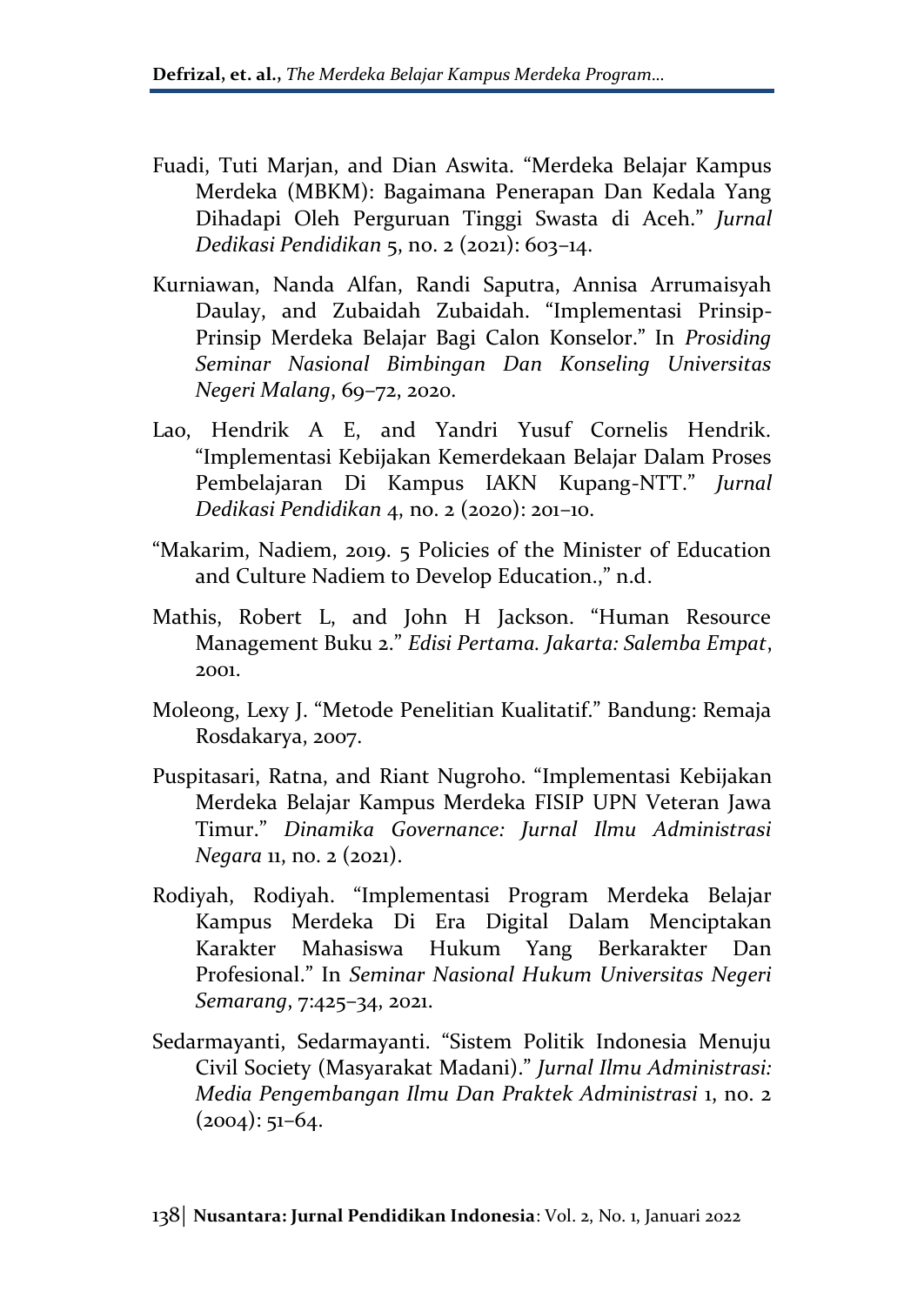- Simatupang, Elizabeth, and Indrawati Yuhertiana. "Merdeka Belajar Kampus Merdeka Terhadap Perubahan Paradigma Pembelajaran Pada Pendidikan Tinggi: Sebuah Tinjauan Literatur." *Jurnal Bisnis, Manajemen, Dan Ekonomi* 2, no. 2  $(2021): 30-38.$
- Siregar, Nurhayani, Rafidatun Sahirah, and Arsikal Amsal Harahap. "Konsep Kampus Merdeka Belajar Di Era Revolusi Industri 4.0." *Fitrah: Journal of Islamic Education* 1, no. 1  $(2020): 141-57.$
- Sterman, John. "System Dynamics: Systems Thinking and Modeling for a Complex World," 2002.
- Susilawati, Nora. "Merdeka Belajar Dan Kampus Merdeka Dalam Pandangan Filsafat Pendidikan Humanisme." *Jurnal Sikola: Jurnal Kajian Pendidikan Dan Pembelajaran* 2, no. 3 (2021): 203–19.
- Yamin, Muhammad, and Syahrir Syahrir. "Pembangunan Pendidikan Merdeka Belajar (Telaah Metode Pembelajaran)." *Jurnal Ilmiah Mandala Education* 6, no. 1 (2020).